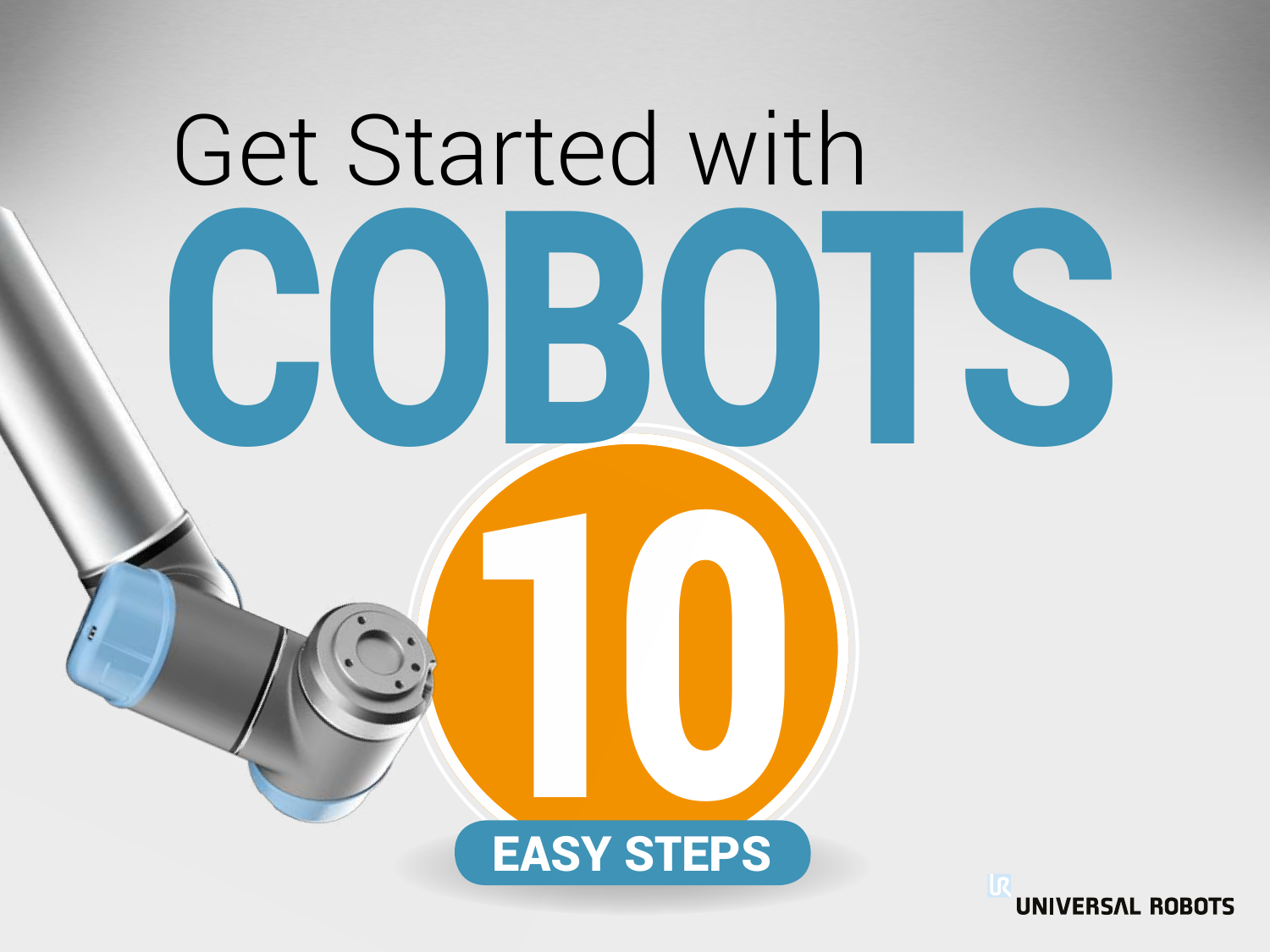### Get Started with Cobots

Cost-effective, safe, and flexible collaborative robots, or *cobots,* are making automation easier than ever, even for small and mid-sized companies. But while cobots can take on an amazing range of operations, some jobs make more sense to automate than others. That's especially true if you're just getting started and that's why we created this easy 10-step guide.

#### CHECK THE COBOT-O-METER

Is this your first time implementing cobots? Look for processes that land mostly at the simple end of the scale. A few complex elements are fine, but if most of your responses put you at the advanced end, it's something to think about. A cobot can certainly still automate your process, but you may need additional help from a system integrator or other resource.



The "simple" range covers tasks you should be able to easily do on your own

The "advanced" range covers tasks that might require outside assistance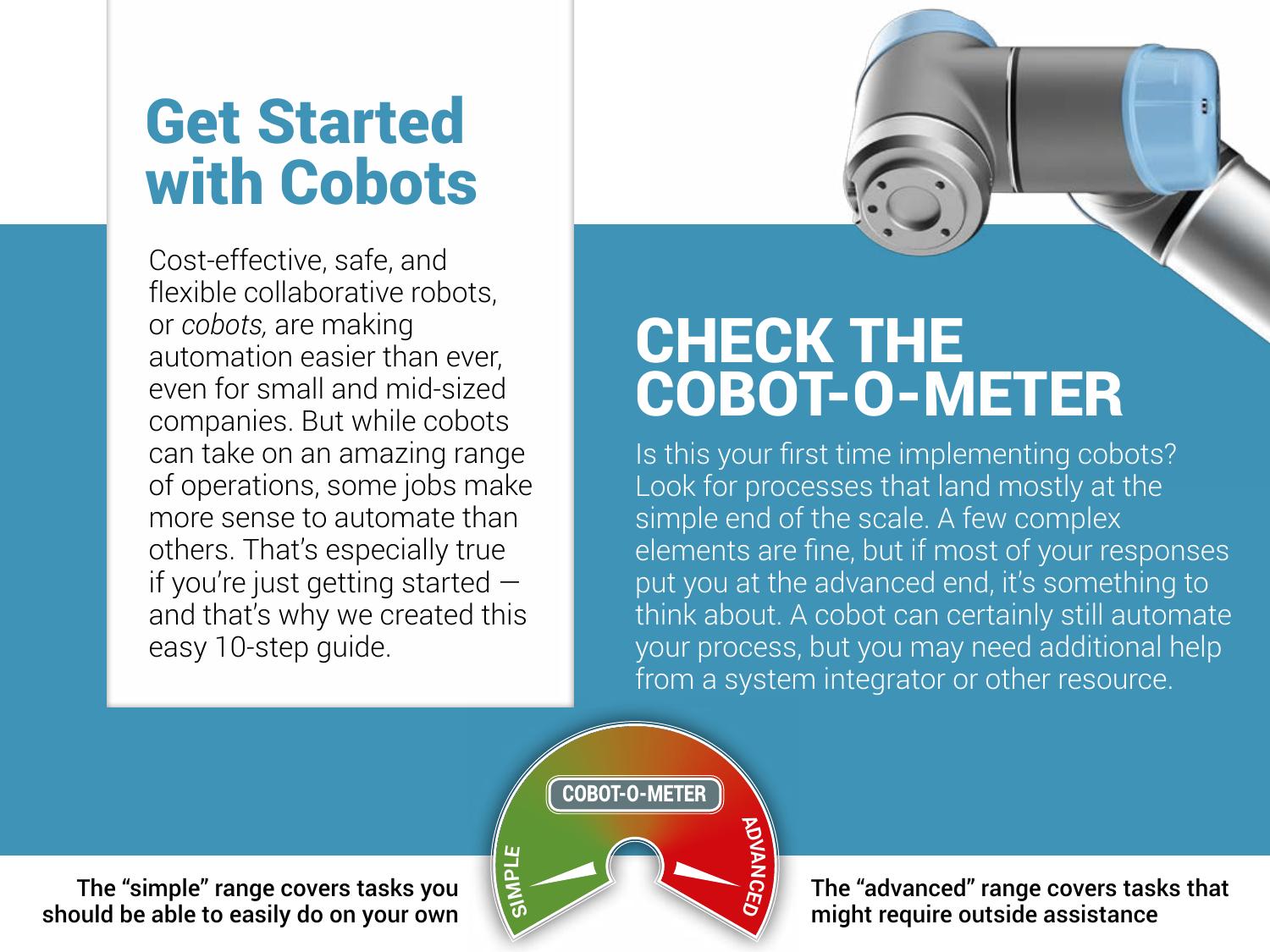### WHAT CAN YOU AUTOMATE?

#### Find out in 10 easy steps.



Ideal applications for cobots are repetitive, manual processes that take place around human workers but don't require human dexterity, critical thinking, or on-the-spot decisions. Machine tending and pick-and-place operations are a great place to start, especially those jobs that can cause ergonomic injuries or require human workers to interact with dangerous machinery.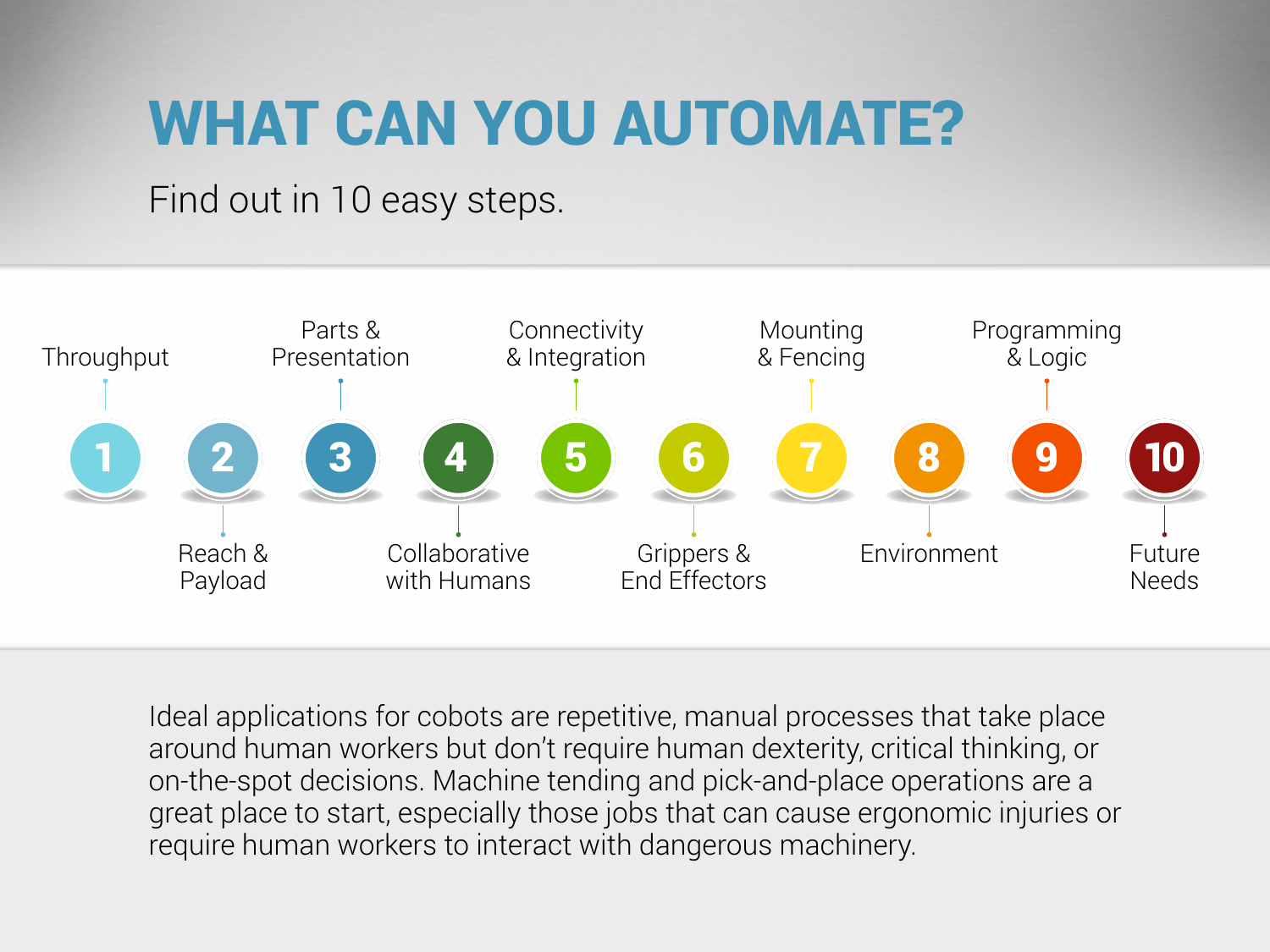

Cobots typically perform a simple process at about the same pace as a human worker, so consider automating operations where you're already comfortable with the throughput you're achieving manually. Of course, a cobot can continue the process non-stop  $-$  even around the clock  $-$  so you will likely see an increase in productivity. But cobots also offer consistent, dependable output that frees human workers from low-skill jobs so they can work on higher-value activities.



➜ Planning to run your cobot at higher-than-human speeds? You may need other systems to assure the safety of human workers. You may also need to teach the robot reasonable paths and pay attention to payloads.



Similar throughput speed as human workers Higher speed adds complexity to risk assessment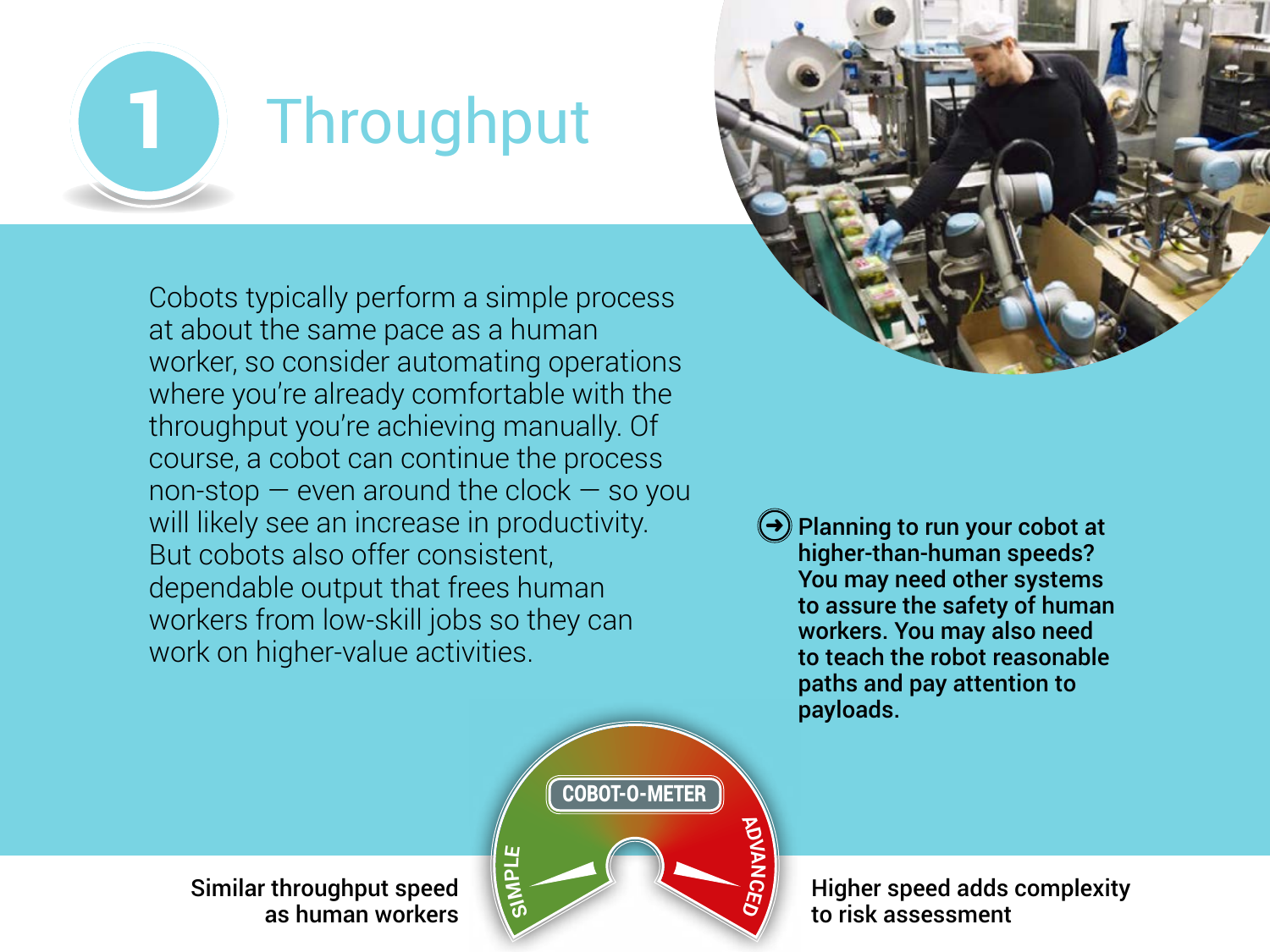

## 2 Reach & Payload

Cobots come in different sizes, but are generally ideal for applications with a reach of less than 50 inches (1300 mm), and moving parts that weigh under 20 pounds (10 kg). Don't forget to include the weight of the end-of-arm tooling in the total payload. If you have multiple processes, look for a family of cobots with a range of sizes and specifications. Other than large jobs such as palletizing, look at automating jobs a human can reach from a single position.

➜ For bigger jobs with longer reach, you may need multiple cobots or changes to your production layout to bring the process within the reach of one cobot.





Moving parts under 20 lbs (10 kg) and reach less than 50 ins (1,300mm) Multiple cobots or production layout change to accommodate reach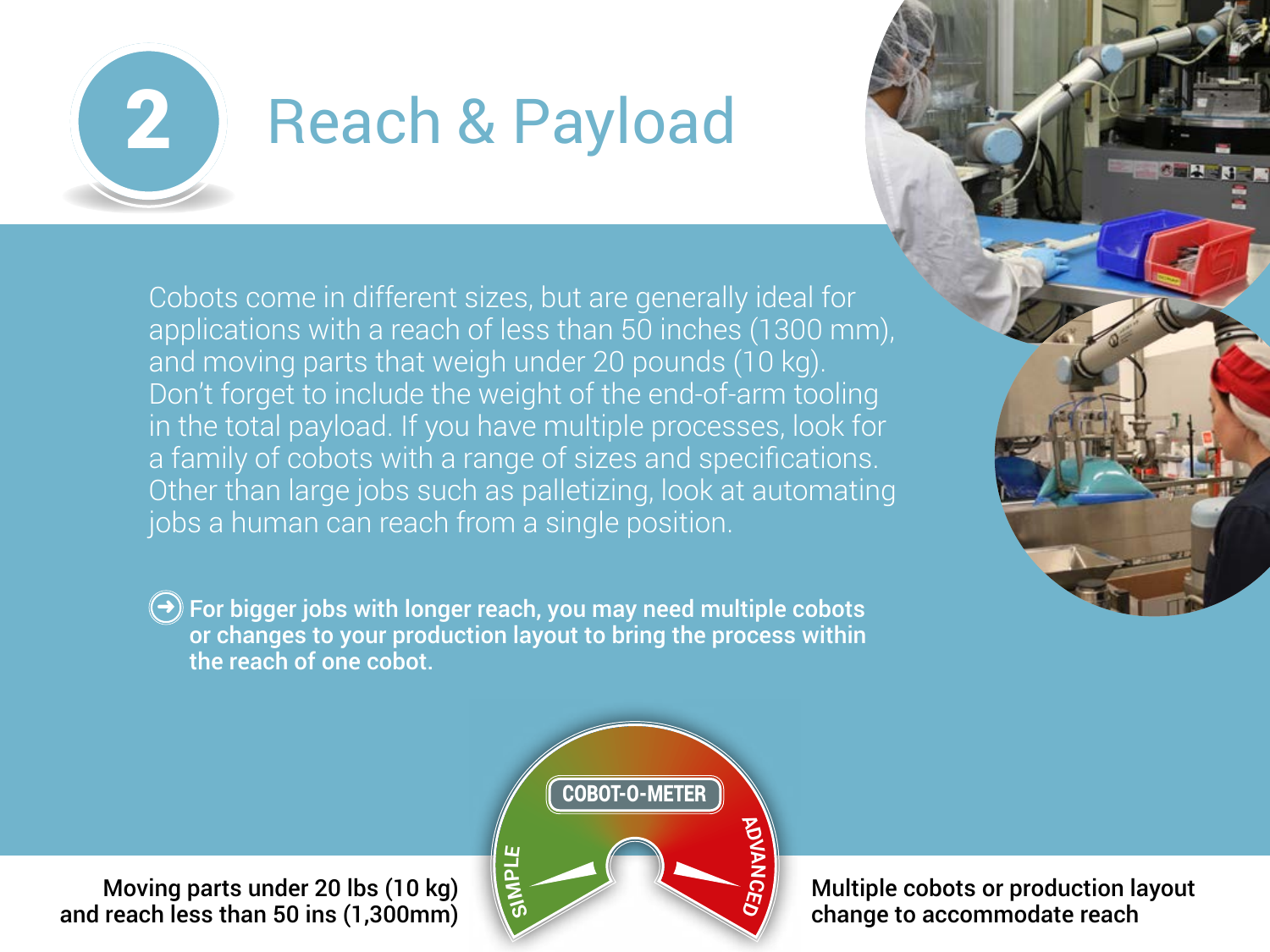

## 3 Parts & Presentation

Ideal cobot jobs involve moving parts that are consistent in size and shape, which makes it easier to specify an end effector to pick them up. For easier programming, present parts in the same position on a table or tray so the robot can repeat the same process over and over. Or put parts in an ordered matrix (in a tray or bin) so the robot just needs to be taught the first position, end position, and the number of parts in each row and column. Some cobots even have preprogrammed palletizing capabilities.



 $\left(\rightarrow\right)$  If possible, avoid the need for vision systems or sensors to identify and pick up parts. Handling parts with divergent properties (size and shape) or unstructured presentation (jumbled in a bin) can definitely be done, but is more complex.

Unstructured presentation and divergent parts



Consistent size and shape in ordered presentation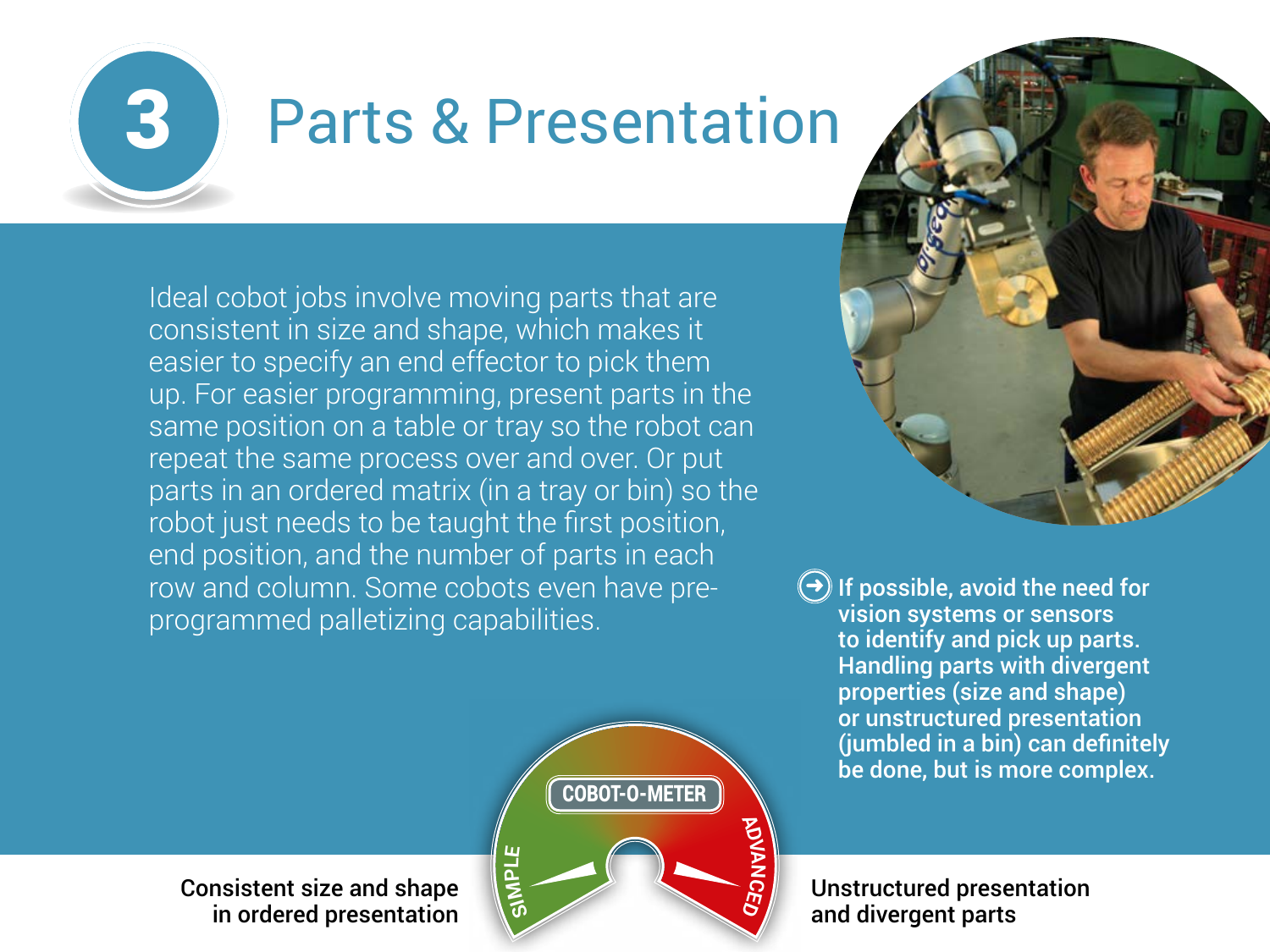

# 4 Collaborative with Humans

Collaborative robots are designed to work safely side-by-side with human workers, but a risk assessment will help define the appropriate human-cobot interaction for your situation. Just as with humans working together, safety concerns include moving parts with sharp edges, or using a cutting tool, welding torch, or grinding wheel. An ideal collaborative environment is where people do what they're good at  $-$  such as overseeing operations — while the cobot does the repetitive, manual, and possibly dangerous work of handling parts and machines.



Workers and cobot have defined spaces and interaction  $\left(\rightarrow\right)$  If the cobot needs to move at high speeds or the job raises other safety concerns, you may need a light curtain or safety scanner to slow or stop the arm when a human enters its work space.



Cobot speed, parts, or end effectors that require additional safety measures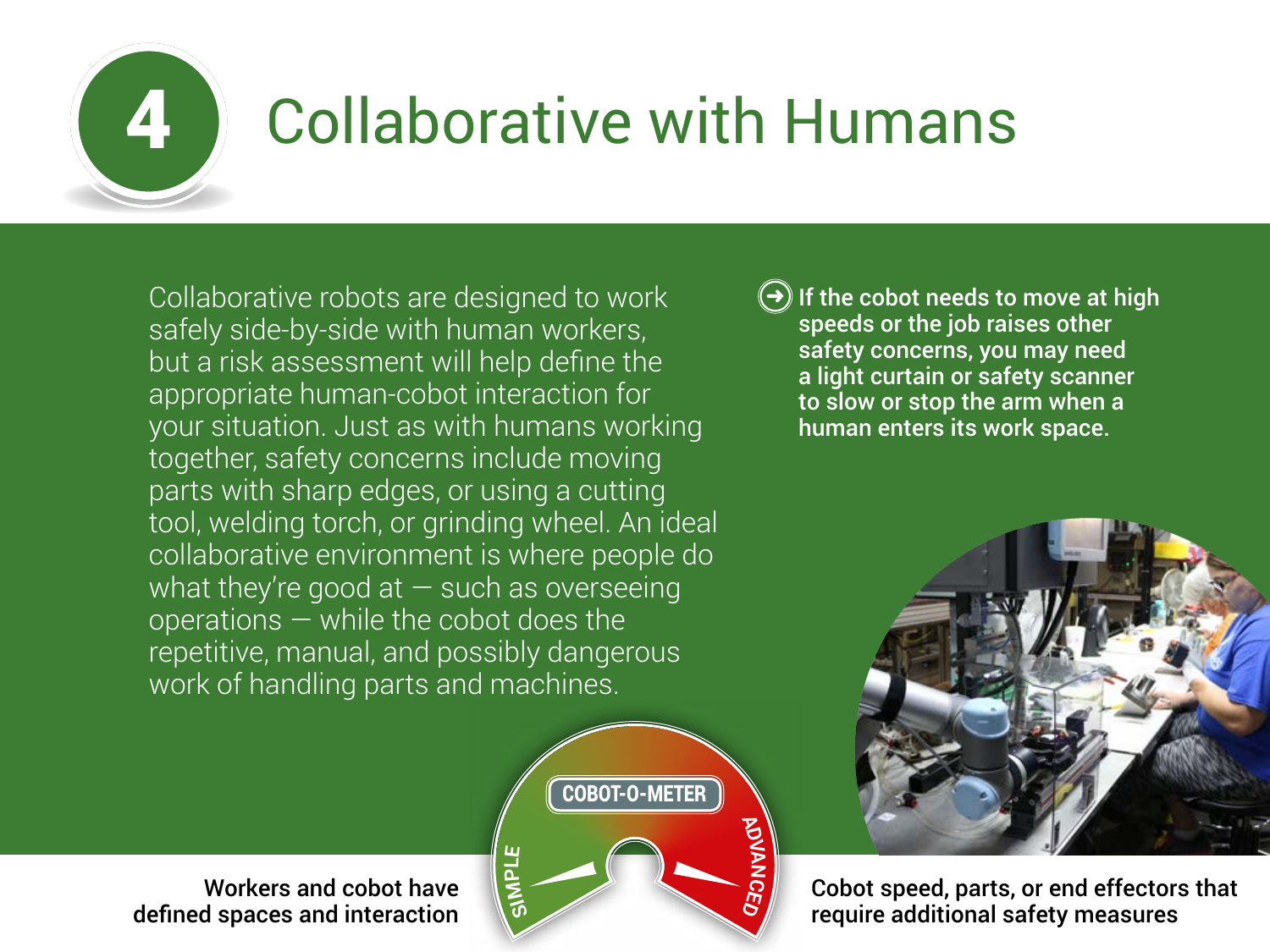

# 5 Connectivity & Integration

Think about what machines you need your cobot to interact with, and what that interaction will look like. Will the cobot simply replace a human interaction such as opening a door, loading or unloading parts, or pressing a button? Or do you need tighter integration between the robot and the machine, with direct handshaking between them? The more tightly your cobot is connected to a machine, the more complex the process will be to automate.

> ➜ Tighter cobot-machine integration is easier with built-in digital I/O controllers or Ethernet-based communication protocols such as EthernetIP. To keep complexity at a minimum, limit machine interaction to basic commands such as cycle-start and cycle-complete.

> > **ADVA**

COBOT-O-METER

 $\boldsymbol{\omega}$ **MI** <u>م</u> **LE**

**N**

**CED**

Cobot mimics human interaction with machines Cobot integrates directly to machine's I/O beyond basic cycle commands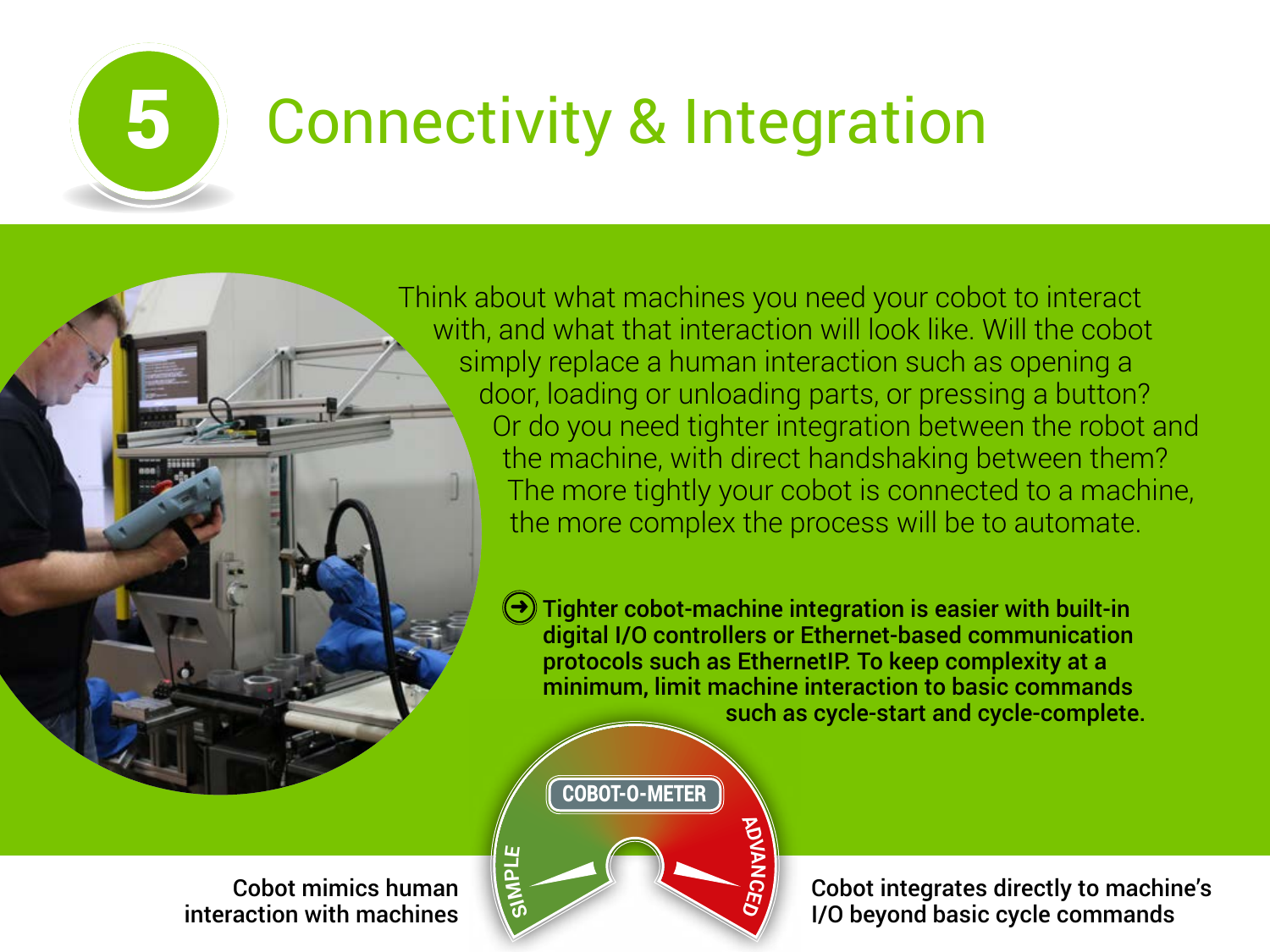

# 6 Grippers & End Effectors

An end effector is mounted on the robot arm to interact with parts and machines. It can be a suction cup or two-fingered gripper to pick up parts, a spotwelding tool or paint sprayer, or almost anything else you can imagine to meet your application needs. A range of suction cups and grippers are widely available for cobot arms, and for specific applications you may be able to create custom tools using 3D printers or specialized suppliers.

Consistent parts, easy to pick up with standard grippers

Can you use a single, flexible end effector for multiple processes, or do you need individual tools for each job? Off-theshelf tools can be simple and cost-effective, but a custom tool might be just what you need even though it may add complexity.



Variable part sizes and shapes or custom end effectors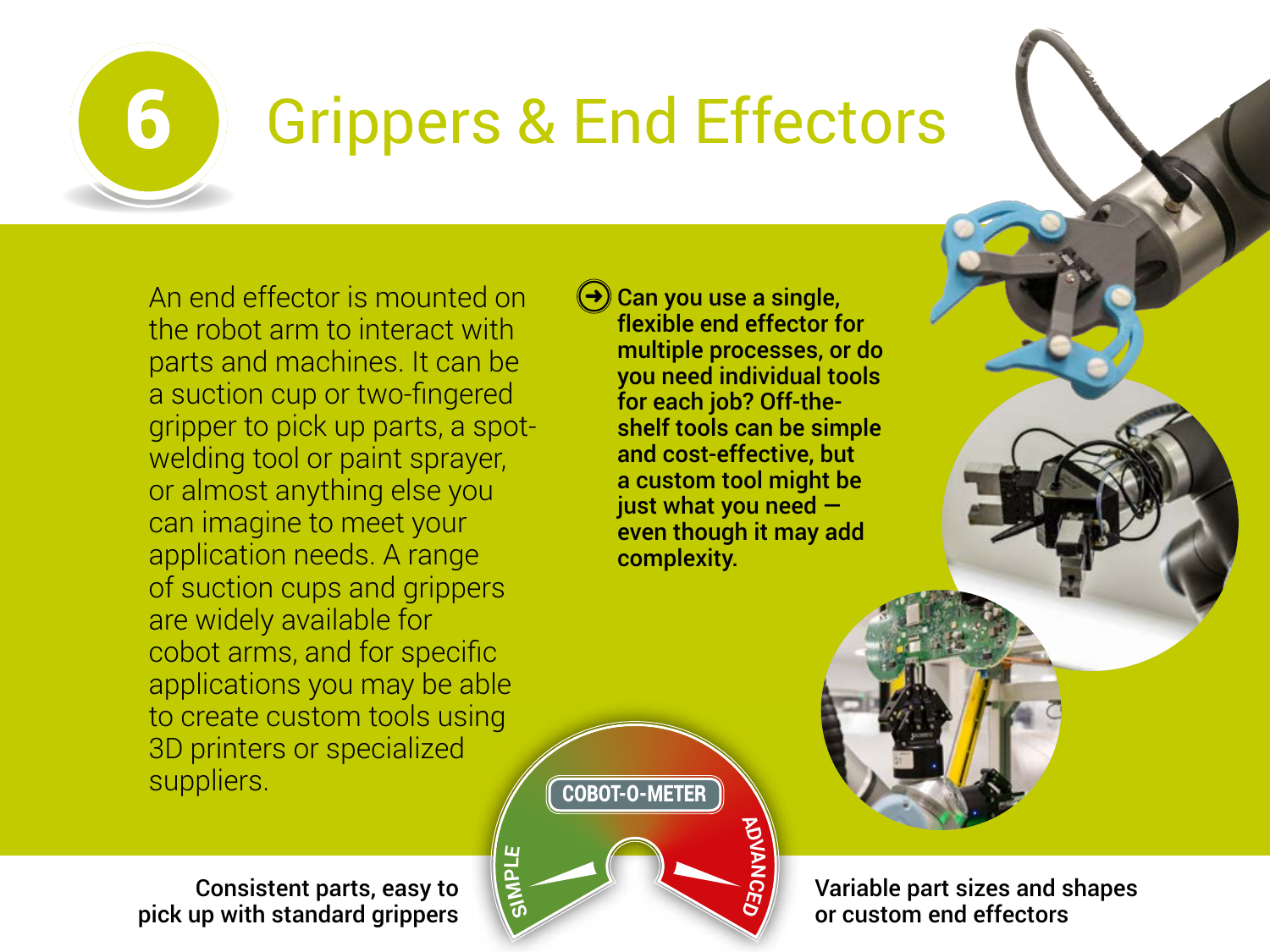

# **Mounting & Fencing**

In the simplest applications, the cobot is mounted in one place and stays there, doing the same thing over and over. Lightweight and easy-to-program cobots can also be moved between processes — even mounted on a rolling cart to make that convenient. Just keep in mind that each time the cobot is moved, it needs to be localized to its work space so that parts and machines are where the cobot expects them to be. Programs can be stored on the teach pendant and reloaded by the press of a button.

Robot mounted in one place, moving at typical human speed

**ADVA N CED** COBOT-O-METER  $\boldsymbol{\omega}$ **MI** <u>م</u> **LE**

➜ Most cobot applications don't need additional safety guarding or sensors, depending on your risk assessment. Built-in features adhere to current safety requirements on force and torque limitations, so the cobot automatically stops operating and doesn't cause bodily harm if it collides with a person.

Robot moves, operates at high speeds, or requires additional safety precautions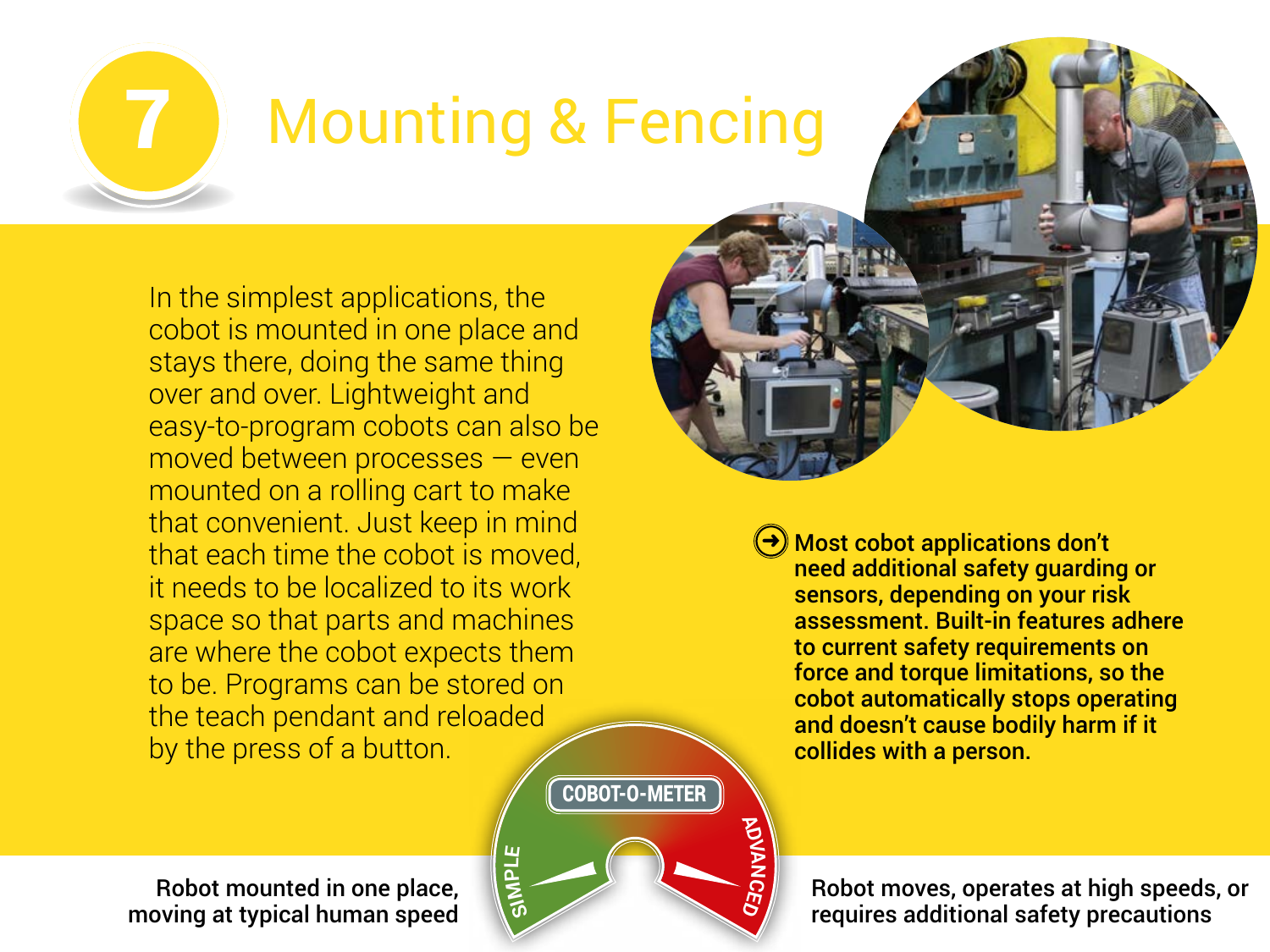

## 8 Environment

Cobots work in almost any environment that humans can work in, without complaining about temperature, noise, or dirt. At the other extreme, you can also find cobots that can work in hygienic environments or are even cleanroom-certified. But like any equipment (or human workers, for that matter), cobots in extreme environments may need added protection.

 $\left(\rightarrow\right)$  Protective covers protect the robot arm from temperature and humidity extremes, fluids and corrosive atmospheres, and particulates such as grit, dust, or debris. These covers are often available off-the shelf, but the more extreme the situation, the more complex it is to automate.



Standard work environment for human workers



Extreme environments or applications with hygienic or cleanroom requirements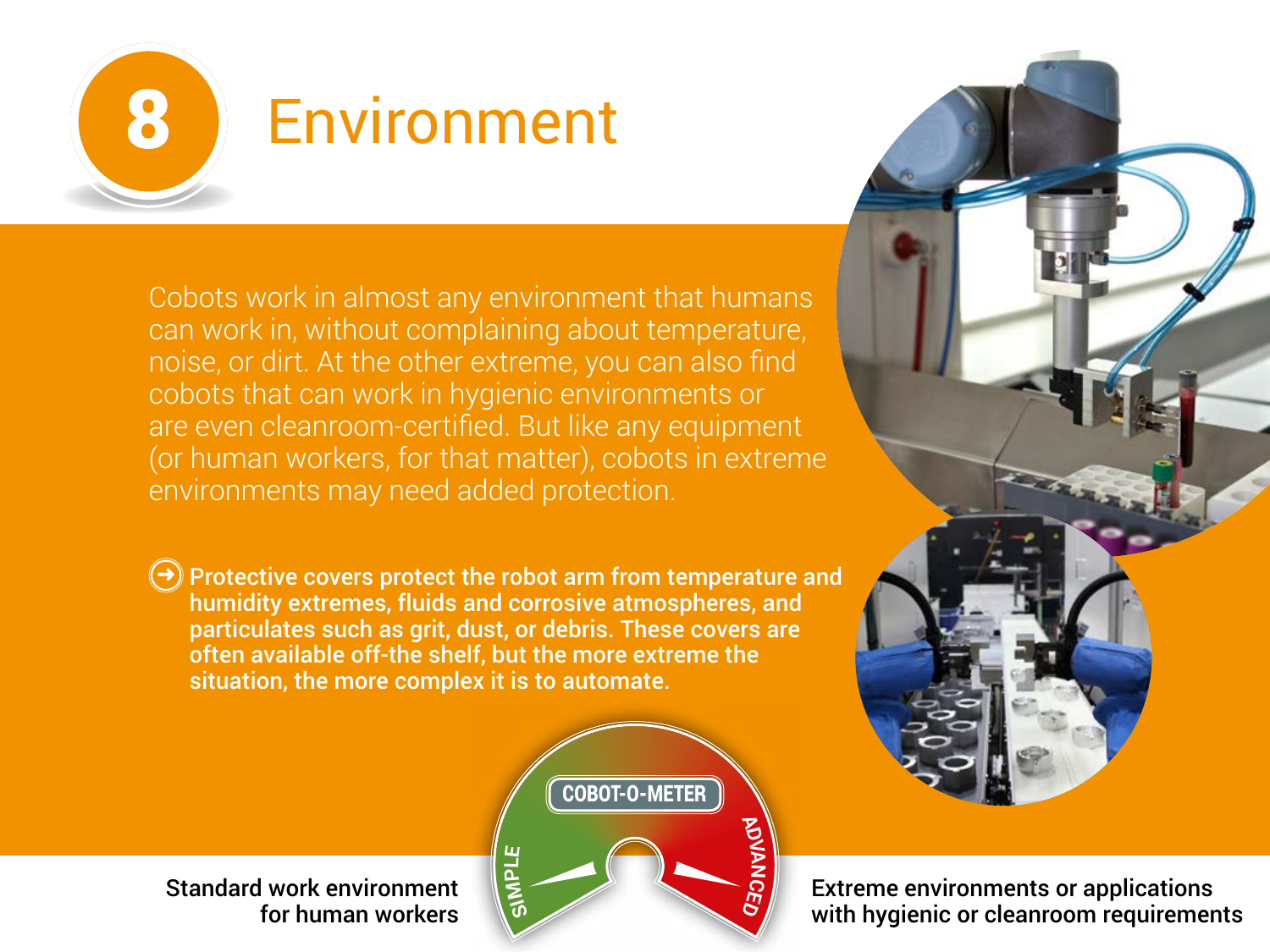

# 9 Programming & Logic

The more machines or devices you need the cobot to interact with, the more complex the application becomes. Simple pick-and-place operations, with consistent parts in ordered positions, might be programmed in minutes. Changing to different operations or part types can typically be done quickly and easily as well. As a rule of thumb, a good candidate for easy automation is any process where the robot can do its job with simple and minimal feedback from external sensors or controllers.

➜ The process gets more complex if you need vision systems or force sensing to identify and pick up parts, or feedback devices to monitor and control the robot's performance and interaction with other machines.



Applications that require vision guidance, force-, or safety-sensing

Simple, consistent pick-and-place processes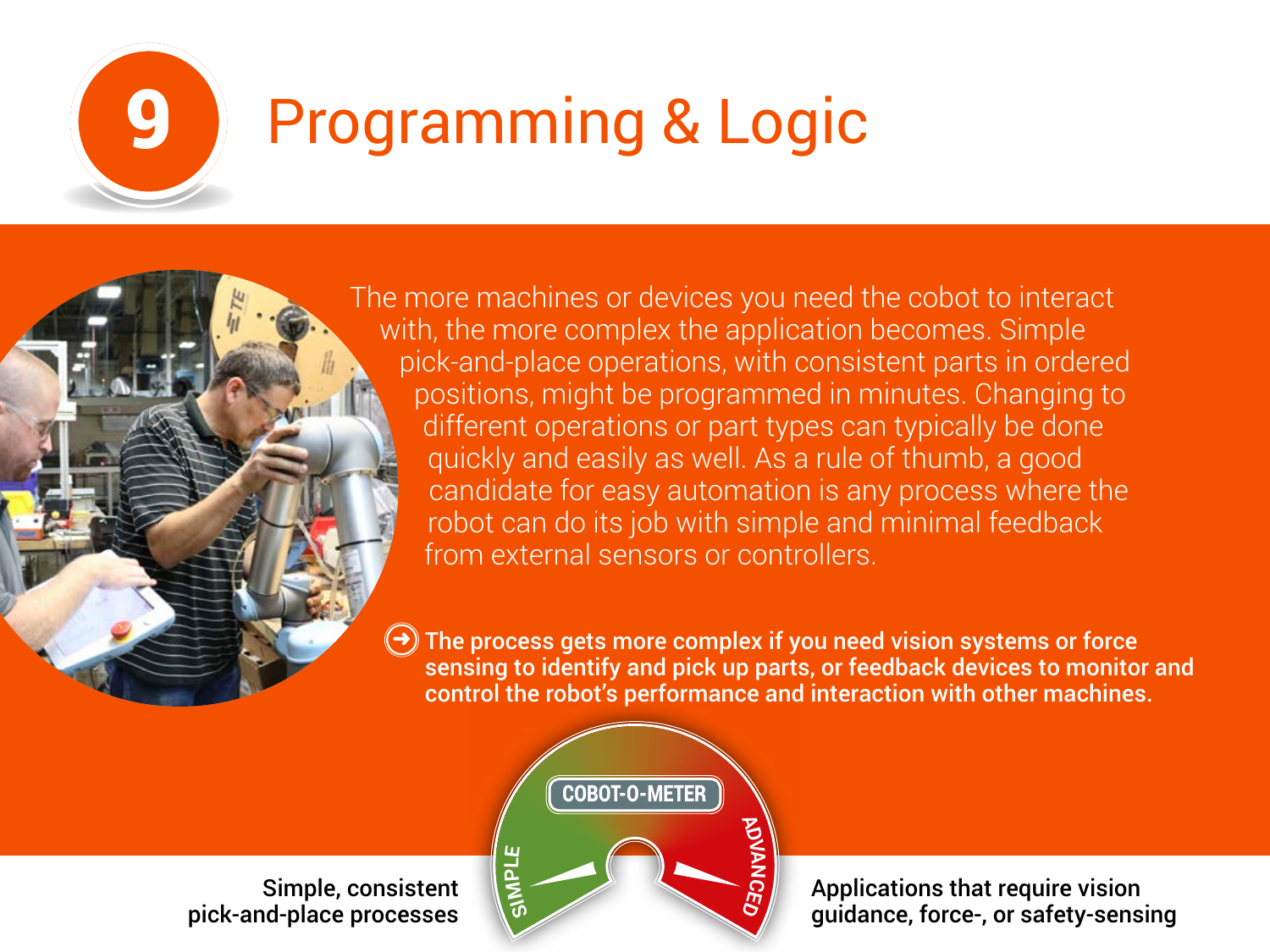

If you're just getting started with cobots, it's a good idea not to be too ambitious. But that doesn't mean you shouldn't think ahead. Once you've experienced your first successes, you'll find yourself looking at all your manual operations with new eyes. Research available cobots and think about whether the cobot that meets your needs today will also meet your future needs. Once you get your first cobot application up and running, you might find that what seemed ambitious when you started out is now completely reasonable.

➜ Cobots are flexible, lightweight, and easy-to-program, so you may find yourself moving your first cobot to test new and more ambitious applications on your production floor. Choosing from a family of cobots of different sizes and specifications lets you easily translate gained knowledge and quickly launch new operations.



Today's consistent processes What seemed ambitious when you started may soon feel straightforward!